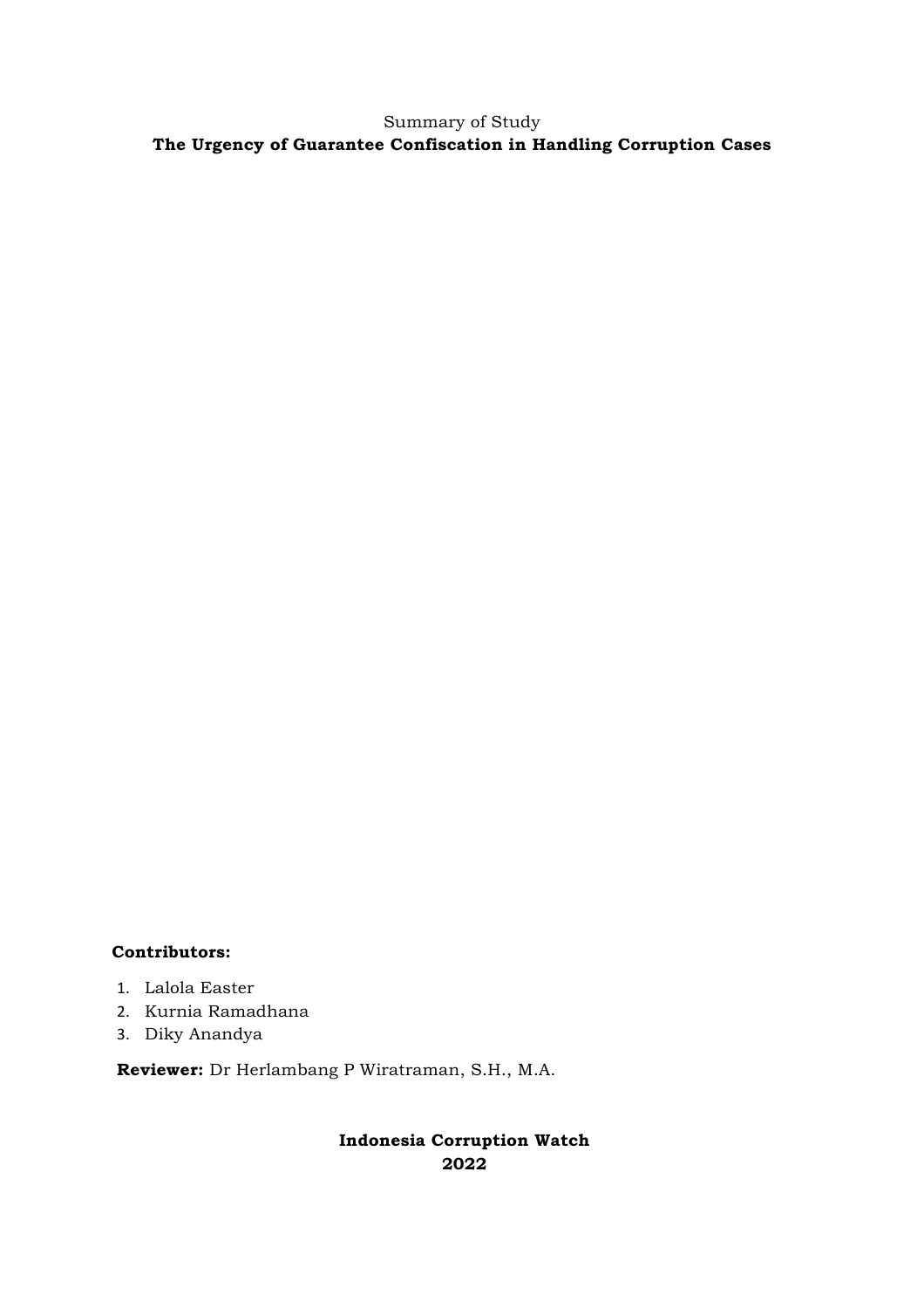#### **Abstract**

Deterrent effect for corruptors is not enough if it only relies on imprisonment. The anti-corruption system must begin to focus on the confiscation of criminal assets owned by corruptors. This concept can accommodate the purpose of punishment in the modern era, including justice for victims (restorative justice) and no longer focuse only on retaliation (retributive justice). Thus, handling corruption cases is not enough by punishing the corruptors, yet must look at the aspects of recovery for victims, including state and society, in the context of economy and financial.

Unfortunately, the effort to change the orientation of punishment has not been supported by adequate laws and regulations. Based on the Anti Corruption Law, recovery of state financial losses can only be pursued through two ways, criminal compensation and imposition of fines. Instead of being achieved, based on ICW's monitoring of the trial of corruption cases, the state losses in 2020 reached IDR 56.7 trillion, while the penalty for compensation was only IDR 19.6 trillion. The fines were also low, around IDR 156 billion.

Likewise, the Criminal Code (KUHP) still places the penalty of confiscation of certain goods in an additional criminal group. With such an arrangement, the confiscation of criminal assets cannot stand alone, rather, must be attached to main punishments, such as imprisonment and imposition of fines. In handling corruption cases, this concept contradicts Article 54 point 1 of UNCAC which mandates each state party to adopt the concept of freeze or seizure asset *without* must be followed by punishment.

Meanwhile, the package of draft legislation that supports the state loss recovery program by confiscation of assets (the Bill on Asset Confiscation) is not included in the government's priority political agenda. In fact, many other countries have succeeded in utilizing these legal instruments. For example, the Philippines managed to take over the assets of former President Ferdinand Marcos as much as USD 658 million which was hidden in the Swiss Bank by using the approach of asset seizure without punishment<sup>1</sup>.

In addition to legislative issues, the performance of law enforcement officials in the effort to recover state financial losses is relatively poor. One of the benchmarks that can be used is the criminalization of perpetrators using Law Number 8 of 2010 (Law on Money Laundering). Throughout 2020, there were only 20 defendants (out of a total of 1,298 defendants) who were charged with the Law on Money Laundering, both by the Attorney General's Office and the Corruption Eradication Commission. In fact, the Money Laundering Law can be an entry point to maximize the freeze or seizure of criminal assets that directly related to corruption.

The low value of confiscation of assets cannot be separated from the confiscation efforts carried out by law enforcement. This issue concerns the

<sup>1</sup> Report on the Result of Alignment of Academic Papers on the Bill on the Confiscation of Assets for Corruption Cases, Page 127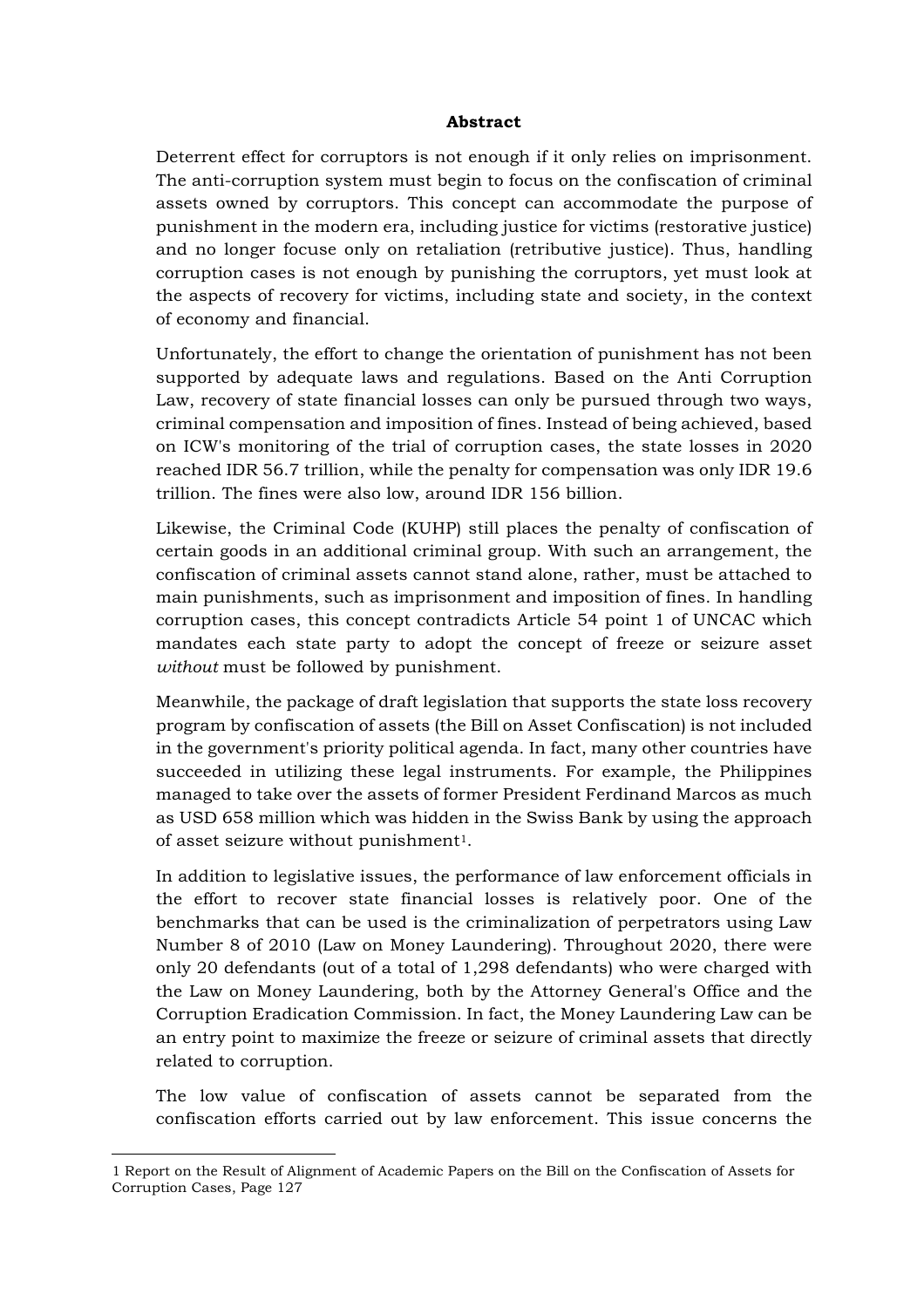extent to which law enforcement has tracked down the assets of the alleged corruptors that is connected to their crimes. Because, if it is not optimal, it will affect the return of state financial losses caused by corruption.

Confiscation in handling corruption cases has a number of objectives, including to ensure the benefits of a crime are not being transferred to another party by the corruptor. However, if you look at existing regulations, such as the Criminal Procedure Code (KUHAP), it is noticeable that law enforcement officers will find difficulties to maximize the return of state financial losses. This is because the definition of confiscation in the Criminal Procedure Code is still limited especially on the asset gained from corruption crime that is transferred by the corruptor to another party or in other forms during the case handling process. In fact, the key to the successful execution of the decision on compensation and fines lies in the ability to track and confiscate assets.

Therefore, in order for the state to be able to prevent the transfer of assets gained from corruption crimes, it is important to formulate a policy framework that regulates the mechanism for guarantee confiscation in handling corruption cases.

Key Words: Corruption, State Loss Recovery, Guarantee Confiscation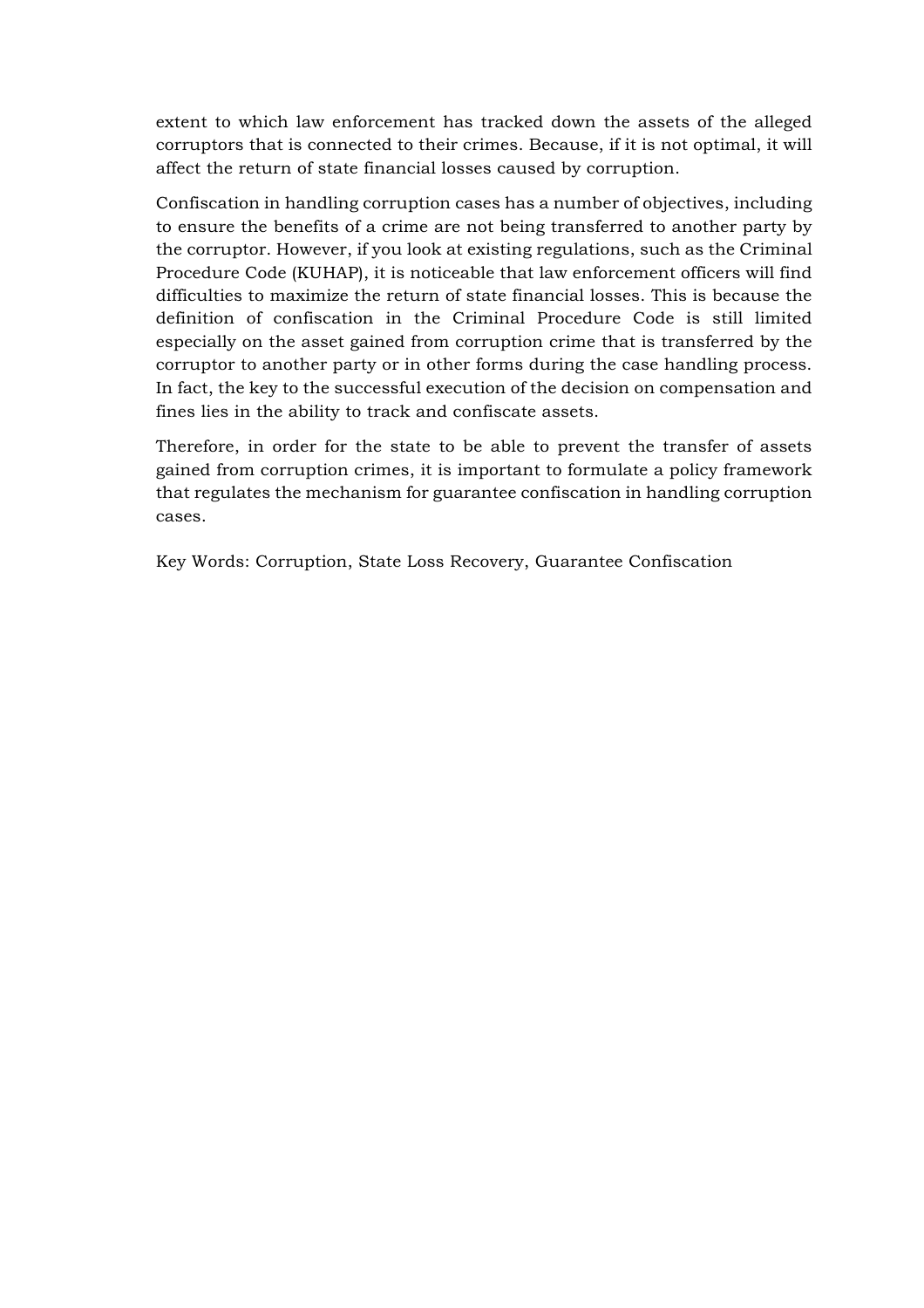# CHAPTER I **PREFACE**

#### **1. Purpose of the Study**

This study aims to formulate alternative public policies in eradicating corruption, which emphasizes efforts to increase the effectiveness of state loss recovery by applying the provisions of guarantee confiscation as a clearer legal basis for law enforcement.

#### **2. Methodology**

The methodology of this study is normative legal study. To complement the materials, ICW conducted a series of activities, ranging from focus group discussions, interviews with experts, and expert meetings. The speakers of those activities were: Agustinus Pohan, S.H., M.A., Dr. Luhut Pangaribuan, S.H., LL.M., Irene Putri, S.H., M.Hum., Dr. Akhmad Budi Cahyono, S.H., M.H., Dr. Maradona, S.H., LL.M., dan Dr. Mahmud Mulyadi, S.H., M.Hum.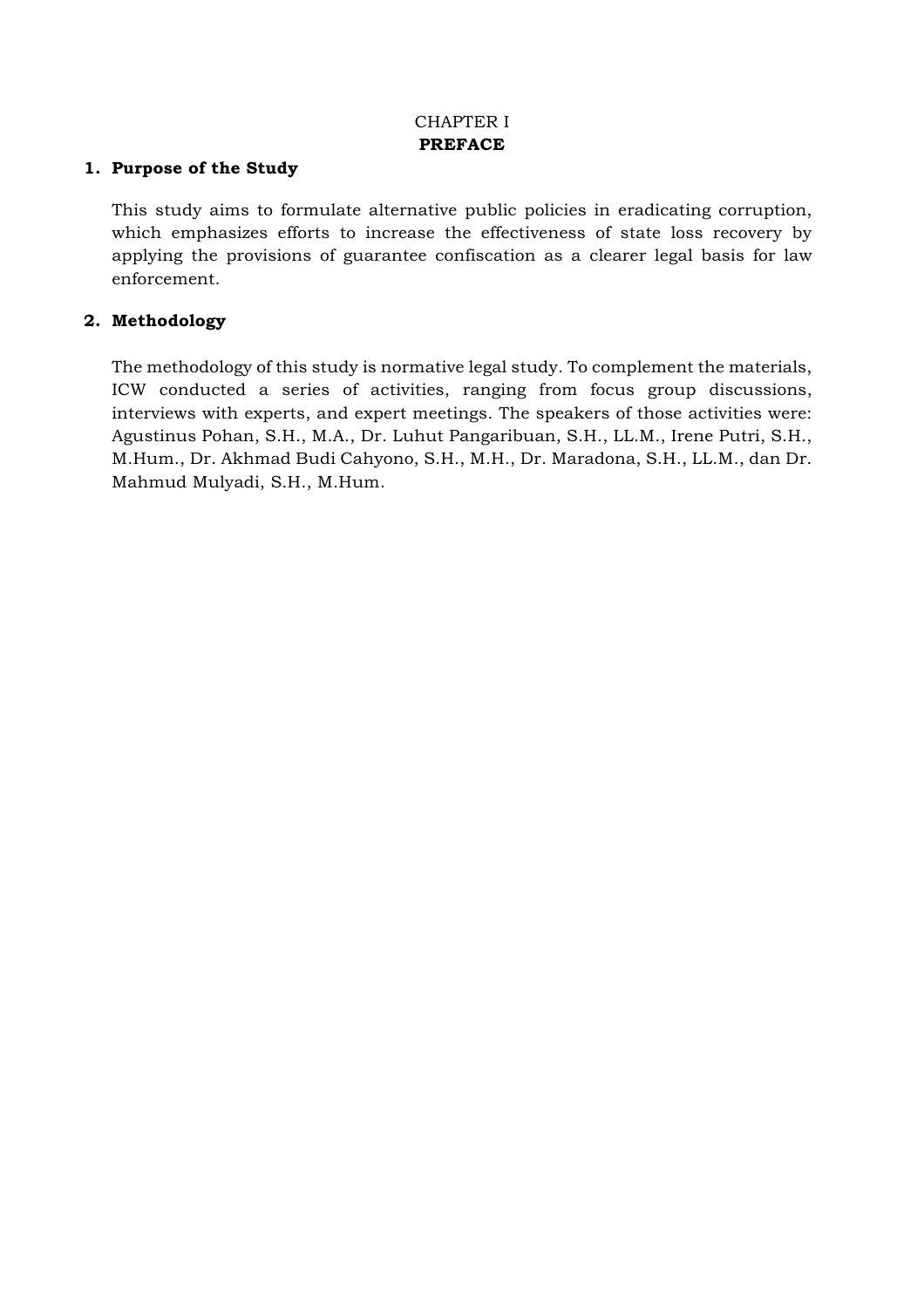### CHAPTER II **EMPIRICAL OVERVIEW OF CORRUPTION ERADICATION**

#### **1 Problems of Corruption Cases' Handling**

In the criminal justice system, there is a functional differentiation principle. In general, functional differentiation is an affirmation of the division of tasks of authority between law enforcement officers in an institutional manner2. From there, it is hoped that an integrated criminal justice system will be built, so that law enforcement can work without overlapping authorities between institutions. However, beyond that, an integrated criminal justice system is also expected to produce a common perspective between law enforcers in acting against a crime, especially corruption.

#### a **Limitation of Supporting Regulations for Eradicating Corruption**

In terms of quantity, the regulations for eradicating corruption in Indonesia appear to be adequate. However, there are various aspects of the substance that have not been accommodated. At the same time, the crime of corruption is always transformed along with the times. Simply put, if there is a new criminal act that has not been stated in the regulations, then, based on the principle of legality, the act cannot be prosecuted and the perpetrators cannot be held criminally responsible *(nullum delictum nulla poena sine praevia lege poenali).*

There are a number of regulations that have not been lawfully regulated in Indonesia, including the accommodation of UNCAC agreement (trading in influence, illicit enrichment of wealth, and corruption in the private sector), the Bill on Asset Confiscation and the Bill on Limitation of Currency Transactions. In addition, support through Mutual Legal Assistance has not been widely carried out by the government. Amendments to the Anti Corruption Law are also urgently needed to be carried out immediately as it pertaining to critical issues such as the disparity in punishment between articles, the low imposition of fines, and more detailed arrangements regarding additional criminal penalties.

#### b **The Blurry Portrait of Law Enforcement**

Monitoring conducted by ICW on the trial of corruption cases in 2020 came up with one conclusion, law enforcers have not fully implemented the deterrent effect on corruptors. Not only in terms of imprisonment, however, the recovery of state financial losses is also very low. As previously mentioned, efforts to offset the amount of state financial losses are still far apart. Of the total IDR 56 trillion, practically the additional penalty for compensation is only IDR 19 trillion. In the future, the orientation of recovery from losses should be the main focus of law enforcement in eradicating corruption.

<sup>2</sup> Harap, Yahya. Principles of Criminal Procedure Code, Page 47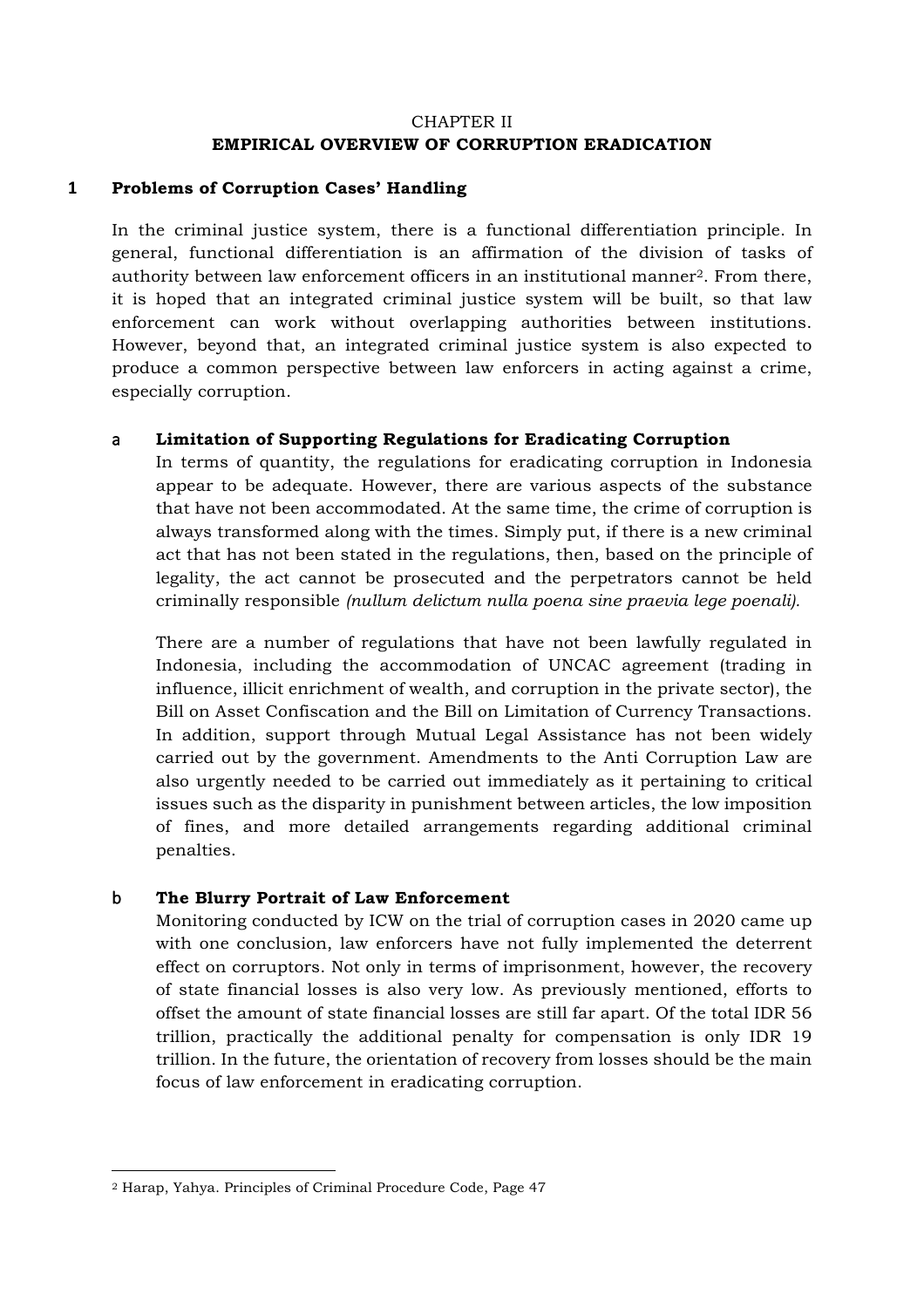## c **The Impartiality of the Judicial Powers' Institution**

In 2020, ICW managed to collect 1,218 verdicts in corruption cases with a total of 1,298 defendants. This data was compiled from all Corruption Courts throughout Indonesia using primary and secondary sources. For the primary source itself, it was taken from two channels, namely the Case Search Information System (SIPP) at each court and the Directory of Supreme Court decisions.

In the above-mentioned monitoring, throughout 2020, the average imprisonment sentence for corruptors was only 3 years and 1 month. If it is associated with the assessment categorization, then the number is fairly light (0 - 4 years). Although there was an increase compared to the previous year (2 years 7 months), it was still considered not significant. Apart from that, the imposition of fines is also very low. If all of them are combined, the fines imposed on the 1,298 defendants only reach the amount of IDR 156 billion while the average fine for the defendants verdicted by the panel of judges was only IDR 131 million. Unfortunately, of all the defendants, practically only six people were sentenced to a maximum fine of IDR1 billion. The difference between state financial losses and compensation is very far apart. The compensation which throughout 2020 was only IDR 19.6 trillion, meanwhile the state losses, as stated in the previous section was up to IDR 56 trillion.

The monitoring also looked at the extent to which judges place substitute imprisonment sentences in a sentencing decision. From a total of 549 defendants who were sentenced to a substitute imprisonment, the average sentence was only 1 year and 1 month in prison. Therefore, it is seemed common for the corruptors to transfer their assets to another party, and to serve imprisonment rather than to pay compensation.

#### **2. Confiscation in Law Enforcement**

#### **a. Confiscation Actions in General Law Enforcement**

Confiscation is basically an authority given by law to law enforcers in the interest of proving a crime at every step of case handling, whether investigation, prosecution, or trial. The act of confiscation intersects with human rights, especially private property rights as stated in Article 28 H paragraph (4) of the 1945 Constitution which cannot be taken over arbitrarily by anyone. However, in the context of law enforcement, as long as it can be proven that the assets that confiscated are related to a criminal act, then the confiscation can be justified. Meanwhile, confiscation in the context of civil law is regulated in Article 1131 of the Civil Code. Essentially, the regulation stated that the debtor's assets, both existing and future ones, serve as guarantee for the engagement between the creditor and the debtor. Hence, goods that can be confiscated are not only limited to agreement documents, but also documents outside of the agreement. The interpretation of "outside of the agreement" is an engagement that arises because of an unlawful act.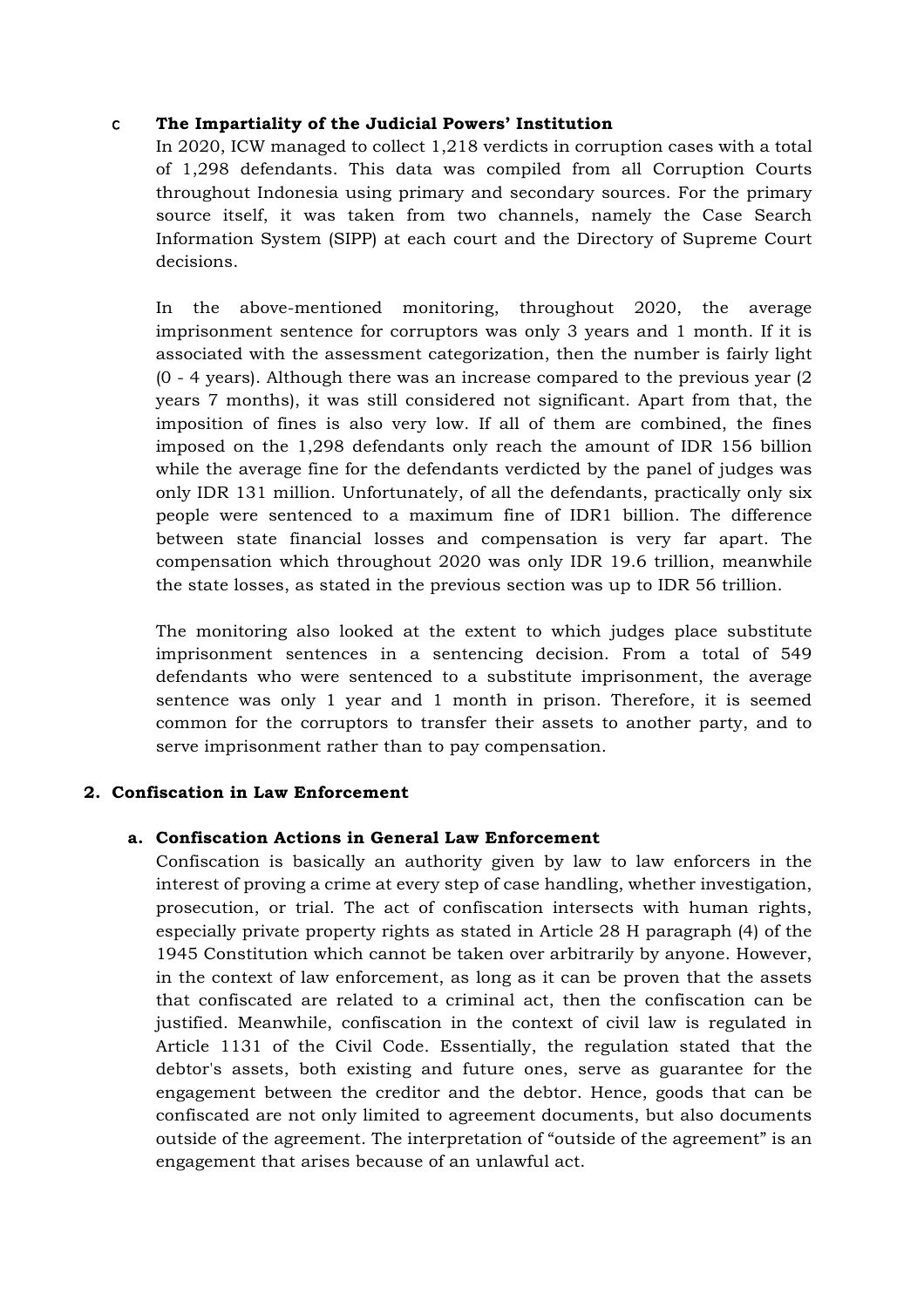#### d **Confiscation in Handling Corruption Cases**

From the point of view of impact of corruption, an extraordinary measure is needed from the aspect of law enforcement in order to reach all perpetrators of crime. Since pattern and mode of corruption continues to transform which sometimes makes it difficult for law enforcement officials to dismantle it. In addition to the transformation of crimes, within the scope of criminology, it has also been explained that the perpetrators of crimes will literally always try to avoid punishment by any means, including through transferring their assets3. Therefore, to mitigate this, ICW recommends that the provisions for guarantee confiscation that have been regulated in civil code can be accommodated to be included in the criminal code.

<sup>3</sup> Report on the Result of Alignment of Academic Papers on the Bill on the Confiscation of Assets for Corruption Cases, Page 26 - https://www.bphn.go.id/data/documents/PENYELARASAN-NASKAH-AKADEMIK-PERAMPASAN-ASET.PDF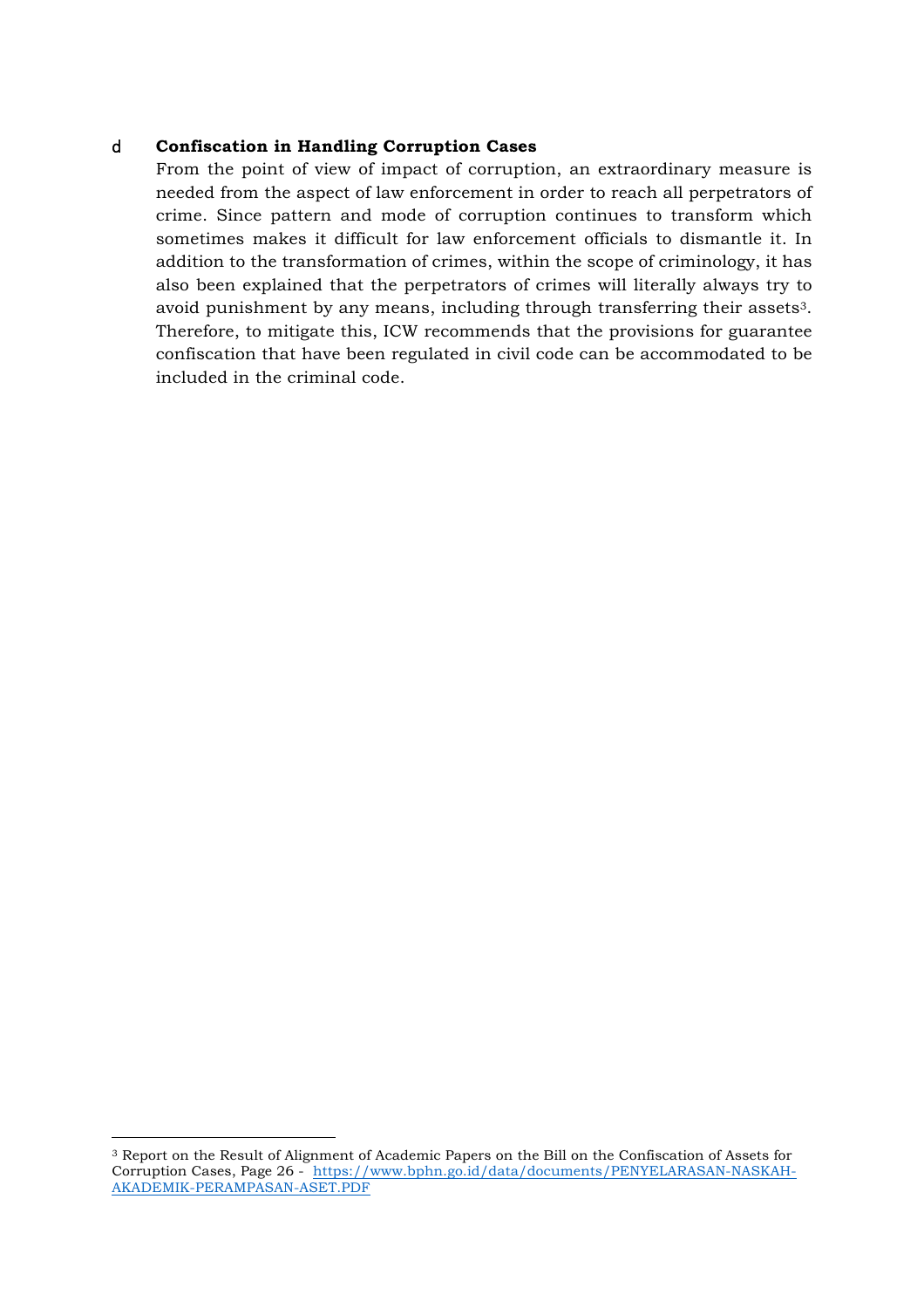#### CHAPTER III

# **GUARANTEE CONFISCATION AS AN ALTERNATIVE APPROACH TO MAXIMIZE THE STATE-LOSSES RECOVERY**

The case handling of corruption in Indonesia has not been fully oriented towards recovering state financial losses. There is a huge gap between state financial losses and the imposition of penalties for paying compensation. For this reason, legal breakthroughs must be made to overcome these problems. One of them is by adopting the concept of guarantee confiscation into the regulations related to corruption case handling.

The urge to apply the confiscation of guarantees in handling corruption cases is actually not the first time being discussed. In 2013, the Supreme Court had a chance to discuss this4. Unfortunately, the discussion never produced a solid concept to be implemented. However, beyond that, at least one of the stakeholders in law enforcement, the judicial power agency, has paid more attention to the issue of the low recovery of state financial losses.

Basically, the concept of guarantee confiscation is not known in criminal law. This action is only listed in the civil law, particularly through Article 227 paragraph (1) of the Herzien Inlandsch Regulation  $(HIR)<sup>5</sup>$ . Taking a closer look on that, confiscation of guarantee has a number of important elements. First, there is a reasonable suspicion from the debtor. This has a very thick subjective nuance where allegation is made from the feeling or mental state of the debtor that the creditor has the potential to find a way to embezzle or take their assets. Later, the allegation must be explained and proven in court. The judge has the authority to accept or reject the confiscation application submitted by the debtor. Thus, the debtor in this case is active to see all the potential that might occur to their assets while they are still in the control of the creditor and convey that concern in court.

Second, judges make confiscations to protect the rights of someone who submits a confiscation request. This is intended so that the lawsuit is not illusionist and certainly, what is requested by the debtor can be fulfilled by the creditor. Because, if this is not done, it is possible that creditors hidden or transferred their assets to other parties and this has implications for decisions that are difficult to execute. However, the application for guarantee confiscation is not an obligation, rather, the right of the debtor that can be submitted for their own interest.

<sup>4</sup> Supreme Court Initiates the Guarantee confiscation for Corruption Cases https://www.hukumonline.com/berita/baca/lt51d5853ccc40b/ma-gagas-sita-jaminan-untuk-

perkara-korupsi/ Accessed on 22 September 2021,10.09 Western Indonesia Time. 5 Article 227 HIR: *If there is a reasonable suspicion that a person who owes a debt, while a decision has* 

*not been rendered on th emor as a decision against them cannot be executed, is seeking reason to embezzle or take their goods, both variable and fixed, with the intention of taking the goods away from the debt collector, then at the request of a person with an interest, the chairman of the district court may give an order that the goods be confiscated in order to protect the rights of the person who submitted the request, and the requester must be notified that they will appear before a trial, the first district court after that to advance and strengthen their claim.*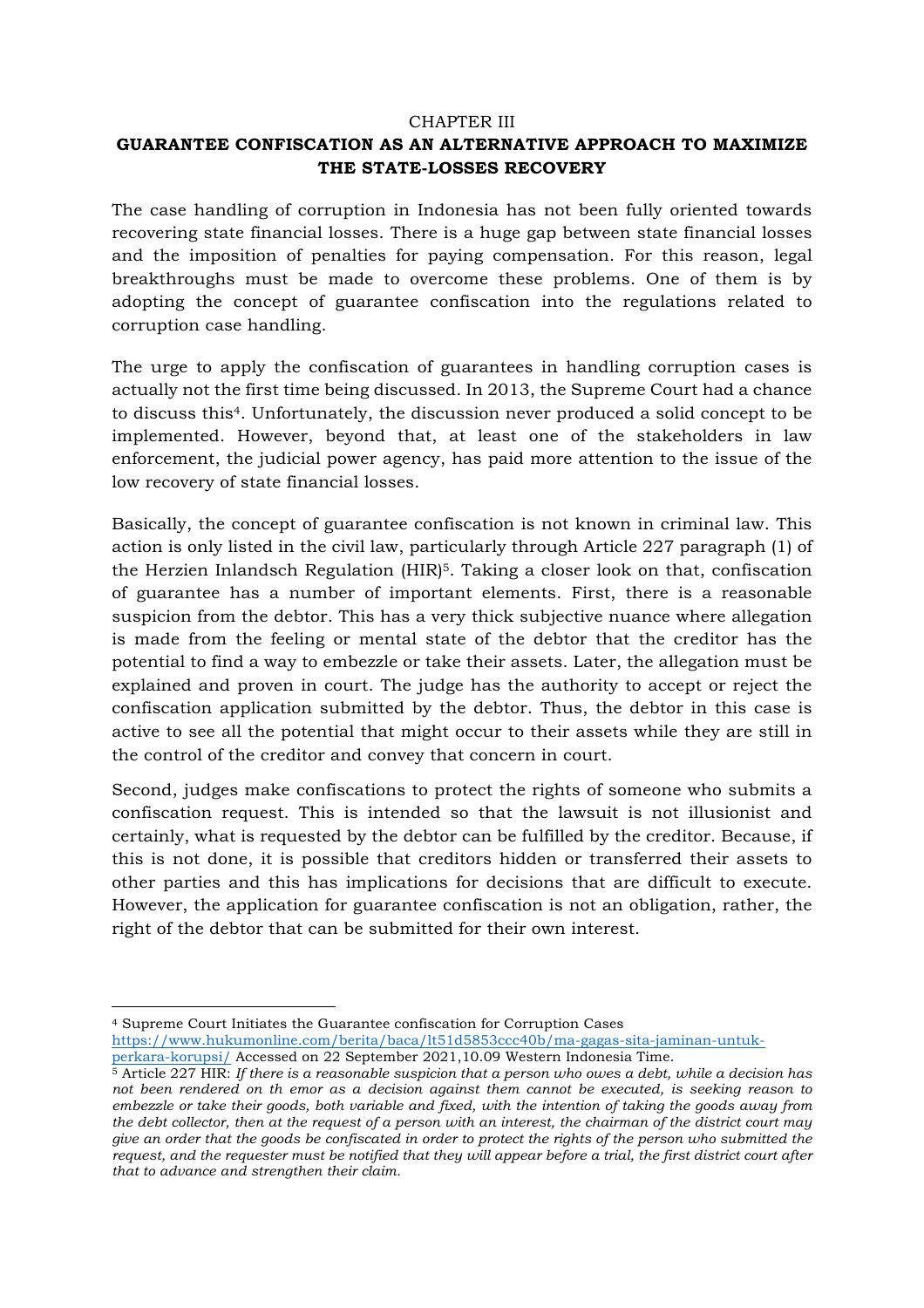In line with the above concept, Yahya Harahap explained that the purpose of guarantee confiscation was solely to prevent the assets for being embezzled or exiled by creditors during the trial process6. In addition, Sudikno Mertokusumo also stated that the guarantee confiscation is a preparatory action from the plaintiff in the form of an application to the Head of the District Court to guarantee the implementation of a civil decision by cashing or selling the debtor's confiscated goods to fulfill the plaintiff's demands. Thus, the act of confiscation is not to be submitted and owned by the debtor, but as a guarantee so that the creditor is able to pay off their debt payments. This is not intended to create or give new rights, but to protect the rights of the debtor if later the panel of judges wins the lawsuit.

There is a significant difference between confiscation in criminal law and guarantee confiscation. As regulated in Article 39 paragraph (1) of the Criminal Procedure Code, confiscation can only be imposed on goods that have a direct connection with a crime. Meanwhile, guarantee confiscation is oppositely different, the assets belonging to the creditor can be confiscated entirely to ensure that their debts can be repaid. In addition, confiscated goods are in the control of the state through law enforcement. In contrast to the guarantee confiscation, the confiscated goods can still be used or controlled by the creditor during the trial process. Hence, the confiscation of collateral is only limited to administrative documents of ownership of an asset. The confiscation action is needed to strengthen the sumption of law enforcement against the perpetrator's mistakes and as evidence in court. The orientation of guarantee confiscation is to secure assets as a guarantee that the defendant is able to pay off the debt.

In handling corruption cases, there are serious problems that are also related to recovering state financial losses. However, the problem that occurs is not at the end, but within the legal process, especially in confiscation. In the investigation process, law enforcers, whether the Corruption Eradication Commission, the Prosecutor's Office or the Police, have the authority to confiscate by adhering to the provisions of Article 39 paragraph (1) of the Criminal Procedure Code. This means that law enforcement can only confiscate items related to criminal events. On the other hand, when later the case has entered the trial process and the defendant is legally and convincingly proven to have committed a crime of corruption, followed by an additional penalty of compensation, law enforcers will confiscate the assets belonging to the defendant. However, the difference is that this final stage of confiscation is not limited only to assets related to criminal events, rather, to entirely pay off the sentence of compensation.

Based on the explanation above, a crucial question arises, what if the assets or assets belonging to the defendant have been transferred to another party during the investigation process? Will it result in law enforcement not being allowed to reconfiscate? In this condition, if it turns out that the compensation cannot be paid off by the defendant and their assets are also not sufficient to pay the additional penalty, then they will be charged with a substitute imprisonment.

 <sup>6</sup> Mertokusumo, Sudikno – Indonesian Civil Procedure Law, Page 339.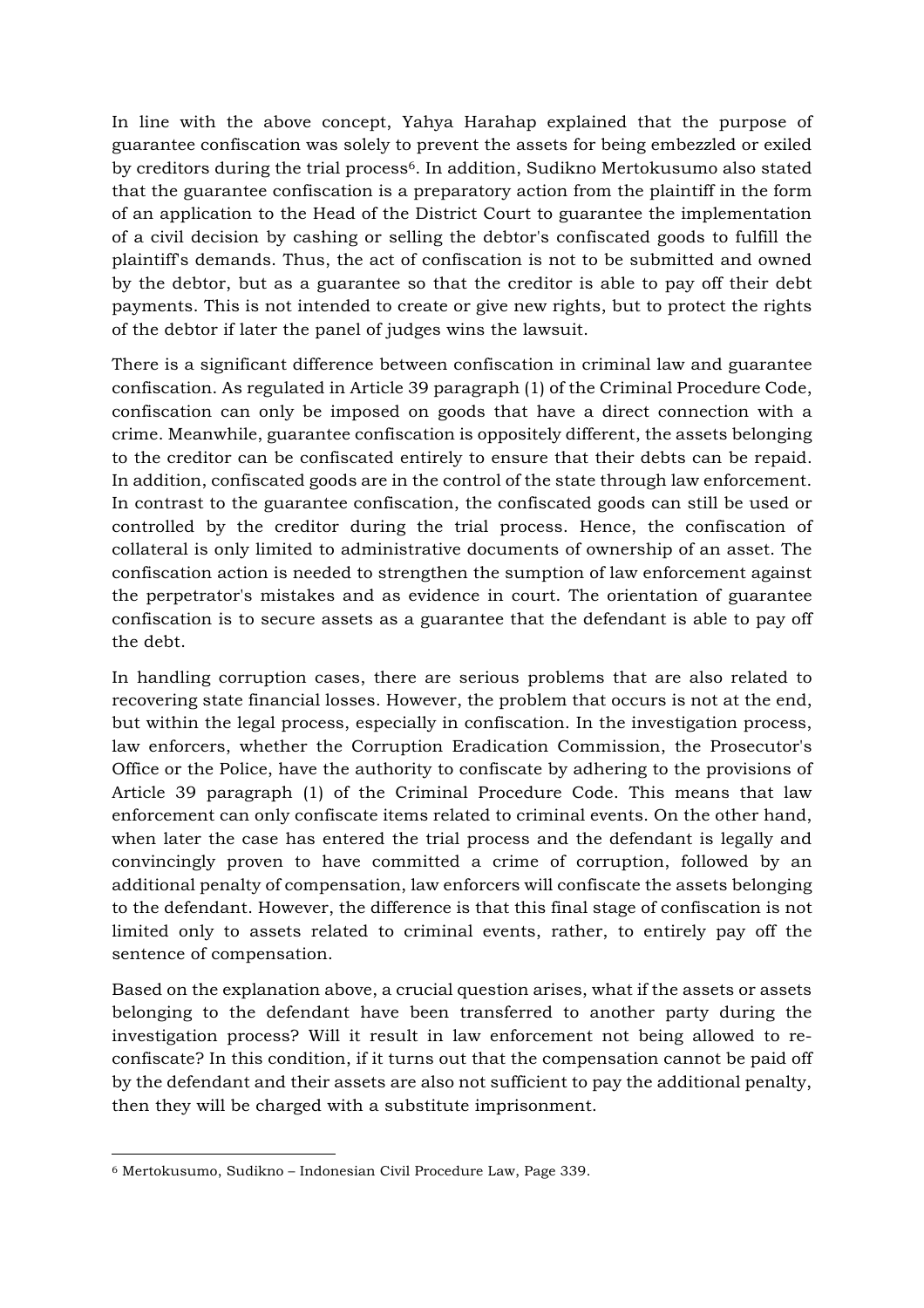As a result of the defendant being sentenced to a substitute imprisonment, the orientation of the sentence became totally different with the intention behind the imposition of fines, which is to be more focused on the aspect of recovering state financial losses.

Unfortunately, a substitute imprisonment sentence is not an ideal option. This is because in reality there is still a disparity between decisions and the average sentence that is extremely low, practically only one-year imprisonment. For this reason, reformulation of the concept of confiscation is needed that is focused on the orientation towards recovering state losses. One alternative option is to adopt a concept of guarantee confiscation.

Various methods being used in Indonesia by the corruptors to hide the assets gained from their crime:

#### **1. Real Estate/Immovable Assets**

Corrupt officials or criminals who make a lot of money tend to use spend their money to buy immovable property in the name of the real owner. Also, by including a third party in the name of a relative or an ally. Property transactions can be manipulated to use visible capital to disguise the illicit funds.

## **2. Purchase of Valuable Goods**

Fund collected from corrupt practices can be used to buy valuable goods or items such as expensive cars, precious metals, and jewelry. It makes the investigators and prosecutors must determine the ownership, value, and source of funds used to purchase those goods.

#### **3. Domestic Shares**

 

Publicly listed domestic shares can be bought and sold by a stockbroker. Orders are placed with brokers looking for partners to trade shares with clients. If two parties agree to buy and sell shares, the order is countersigned by both parties. After the transaction is agreed upon, one document is registered on the stock exchange. The document contains details regarding the buyer and seller, and the terms and conditions of the sale and purchase. There is also a separate deed of sale signed by the seller. The fair commission paid to broker is 1.5% of the total selling price, and it also may come with tax. Shareholders will issue a receipt to both the buyer and seller specifying the details of the transaction. The documentation involved in this process includes a detailed profile of buyers and sellers. These details include the nature, address, signature, title, telephone number and names of the father and grandfather. The company maintains a detailed record of its shareholders7.

<sup>7</sup> Sadeli H, Wahyudi – Thesis on the Implications of Asset Confiscation to Third Parties related to Corruption Cases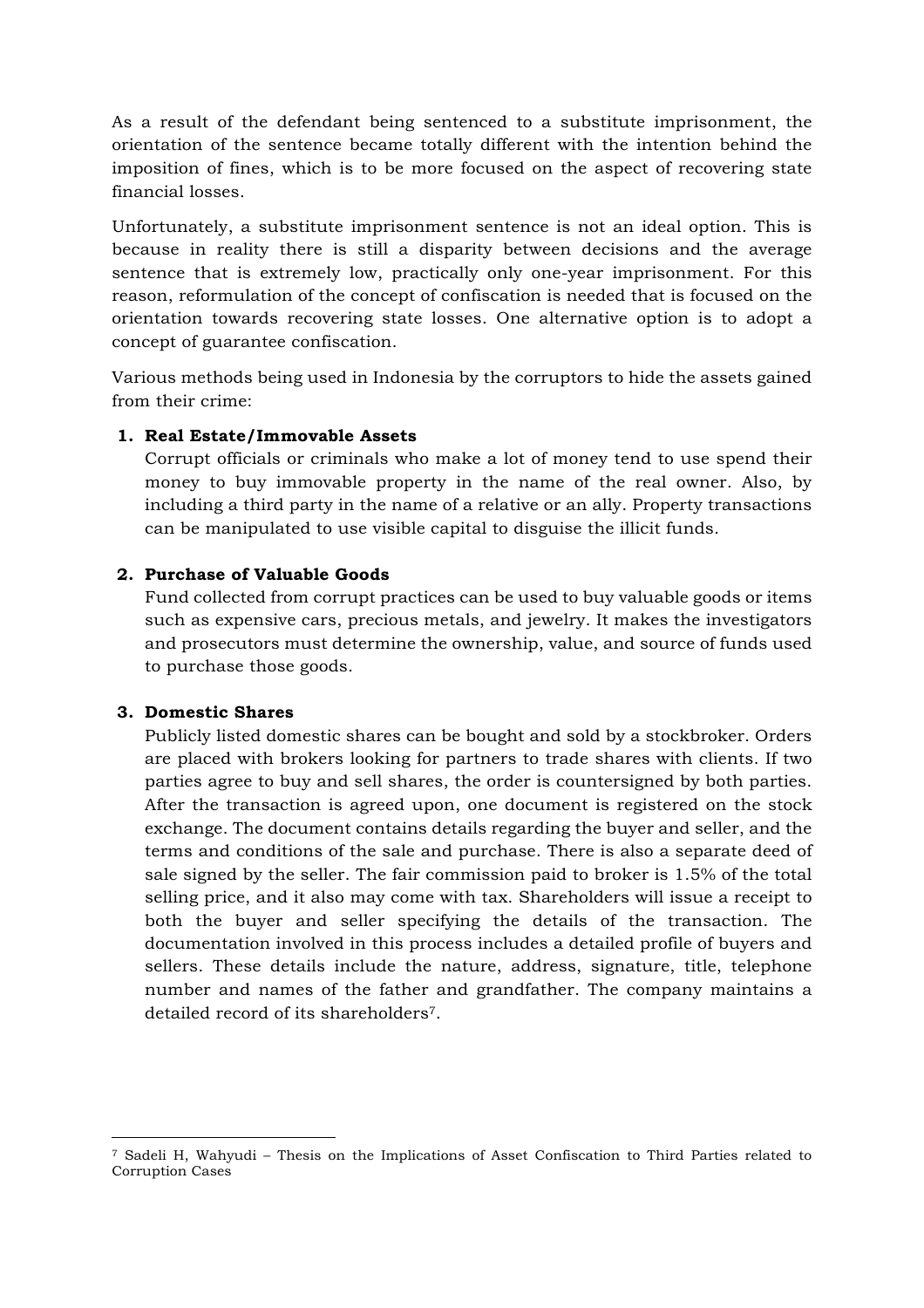Guarantee confiscation are divided into two types, namely, guarantee confiscation against the defendant's property *(concervatoir beslag)* and guarantee confiscation against the plaintiff's property *(rivindircatoir beslag).* If we talk about corruption or include it in the criminal law, then what is more possible is *concervatoir beslag*. This is because the object of confiscation does not belong to the plaintiff, but is part of the state's rights that have been confiscated by the perpetrators of the crime by corrupt practices they have committed to. The word *"concervatoir"* itself comes from *"concerveren"* which means to save, while *"beslag"* is a translation of the word *confiscation*. Thus, when those two words are combined, become *"conservatoir beslag"* refers to the meaning of confiscation with the intention of saving someone's rights.

By accommodating the provisions for confiscation of guarantees, law enforcement can maximize the recovery of state financial losses since there is an expansion of the object of confiscation, not only using the basis of Article 39 paragraph (1) of the Criminal Procedure Code. Law enforcement can confiscate all assets belonging to the suspect, even if it is not related to a crime. However, in the use of this authority, a check and balance mechanism must proportionally conduct. When the guarantee confiscation is being implemented, law enforcement must obtain a permit from the local district court. Of course, in the process of requesting a permit, law enforcers are asked to explain the reasons of guarantee confiscation before the judges.

There are several things that must be considered by law enforcement before executing the guarantee confiscation. First, investigators must have the ability to trace the assets of the suspect, with hope by maximizing that, law enforcement can map the assets of the suspect which will be subject to confiscation. Second, law enforcers must have the ability to prove the urgency of the guarantee confiscation in order to obtain permission from the local district court. In this case, the court certainly has the authority to reject the application if law enforcement is unable to provide adequate reasons of the requested guarantee confiscation.

It is important to immediately change the concept of confiscation. Especially if we reflect on several cases, the recovery of state financial losses is hampered because the defendant is unable to pay off the compensation. For example, the corruption case involving the former Mayor of Manado, Jimmy Rimba Rogi. At that time Jimmy was sentenced to five years in prison along with the obligation to pay compensation of IDR 64.13 billion for being involved in corruption of Manado's regional budget. It was stated in the decision that if the compensation was not paid, Jimmy was obliged to serve a substitute imprisonment for 2 years8. However, based on the data ICW obtained, the prosecutor from Corruption Eradication Commission was only able to execute compensation with a total of IDR 6.2 billion which is very far from covering the state's financial losses as much as IDR 70 billion.

There are at least three issues that often occur in the imposition of additional compensation money, including: 1) the convict transfers assets to another party

<sup>8</sup> Regional Budget Corruption, Manado Mayor Sentenced to 5 Years in Prison https://news.detik.com/berita/d-1180517/korupsi-apbd-walikota-manado-divonis-5-tahun-penjara Accessed on 22 September 2021, 09.54 Western Indonesia Time.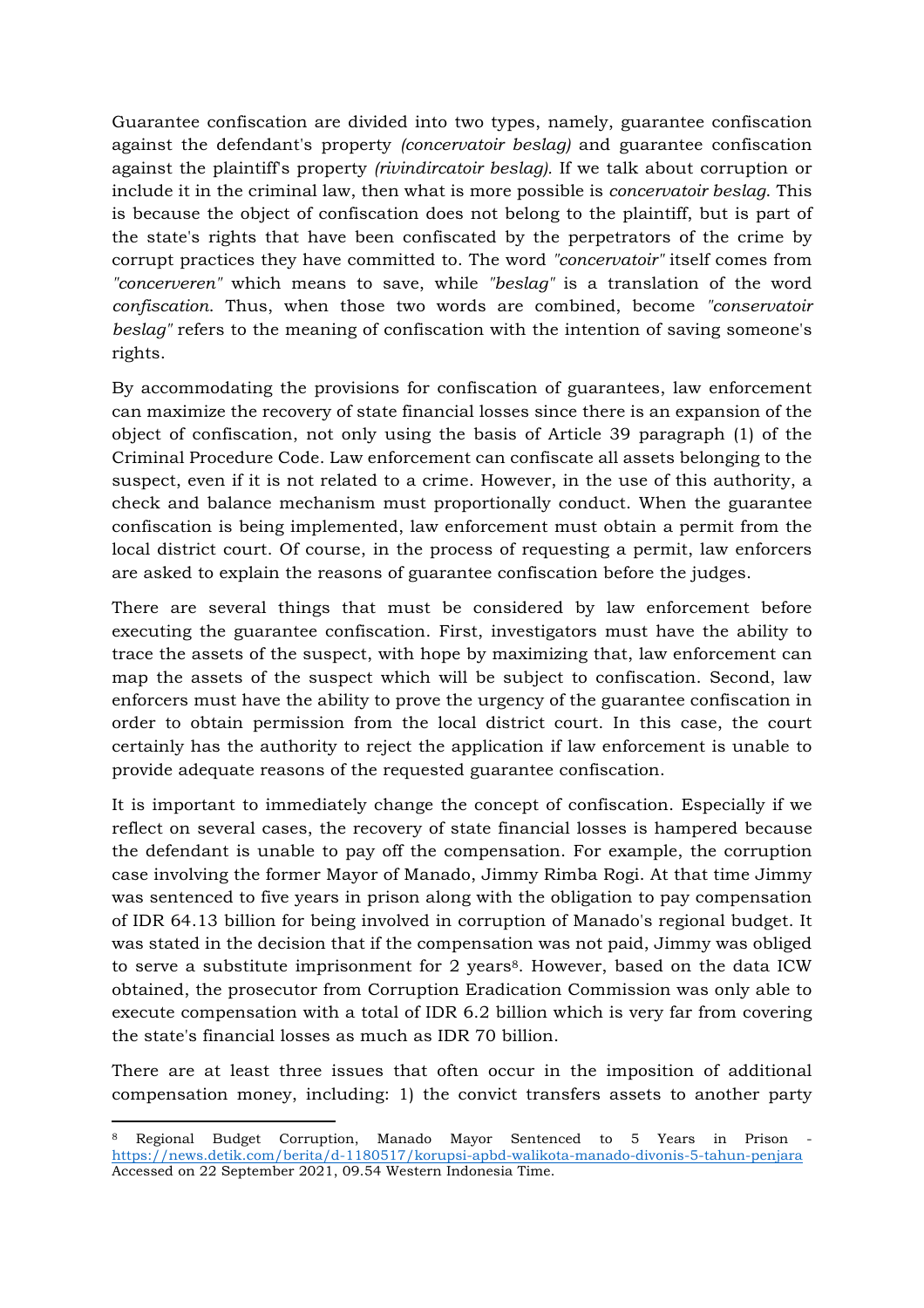during the case handling process; 2) the mindset of the judges who still considers the compensation as an additional type of punishment for corruption of state losses; 3) obstacles during execution; 4) when unable to pay compensation, the imposition of substitute imprisonment is not followed by clear arrangement. If this problem is not resolved immediately, then the orientation of punishment will continue to struggling on the retributive aspect or 'revenge-based' action without furtherly formulate the detterent effect for corruptors.

For the asset recovery, it is common for law enforcers to experience challenges, incuding: 1) asset tracking/tracing has not been carried out since the early stages, so that when it enters the execution process, the asset is no longer able to be found; 2) law enforcement does not immediately freeze or seizure asset *non corpora delicti/instrumental* delicti assets; 3) there is a limitation to conduct confiscation under the Criminal Procedure Code; 4) proof of nexus between asset *nominee* and corruption; 5) an illusional decision because there was no confiscation of assets, even thlugh the state's financial losses have been proven.

Changes to the provisions governing criminal law are commonly referred to as *Penal Policy Reform*. There are at least three points that become the urgency of reforming the criminal law. First, an evaluation of the current legislation. Second, the extent to which current laws and regulations can be used by law enforcement to reduce crime rates. Third, whether the current legislation has provided a deterrent effect on the perpetrators of corruption9. Based on those urgencies and its relation to the current situation, the provisions for confiscation in the Criminal Procedure Code must be changed.

Regulatory reform has actually been carried out by legislators when they expanded the definition of evidence, which ultimately included an electronic format (Article 26 of the Anti Corruption Law). At that time there was a special need considering that corrupt practices were increasingly transforming along with the times and law enforcers often found it difficult to uncover these crimes. Hence, with the current condition, there should be no obstacle for legislators to immediately regulate the guarantee confiscatione in corruption case handling.

Adopting guarantee confiscation can also be considered in line with UNCAC recommendations. Article 31 paragraphs (1) and (5) of UNCAC provide that: Each State Party shall take, to the greatest extent possible within its domestic legal system, such measures as may be necessary to enable confiscation of: (a) Proceeds of crime derived from offences established in accordance with this Convention or property the value of which corresponds to that of such proceeds; (b) Property, equipment or other instrumentalities used in or destined for use in offence established in accordance with this Convention. If such proceeds of crime have been intermingled with property acquired from legitimate sources, such property shall, without prejudice to any powers relating to freezing or seizure, be liable to confiscation up to the assessed value of the intermingled proceeds.

 <sup>9</sup> Mahmud Mulyadi's opinion during the expert meeting held by ICW, 17 September 2021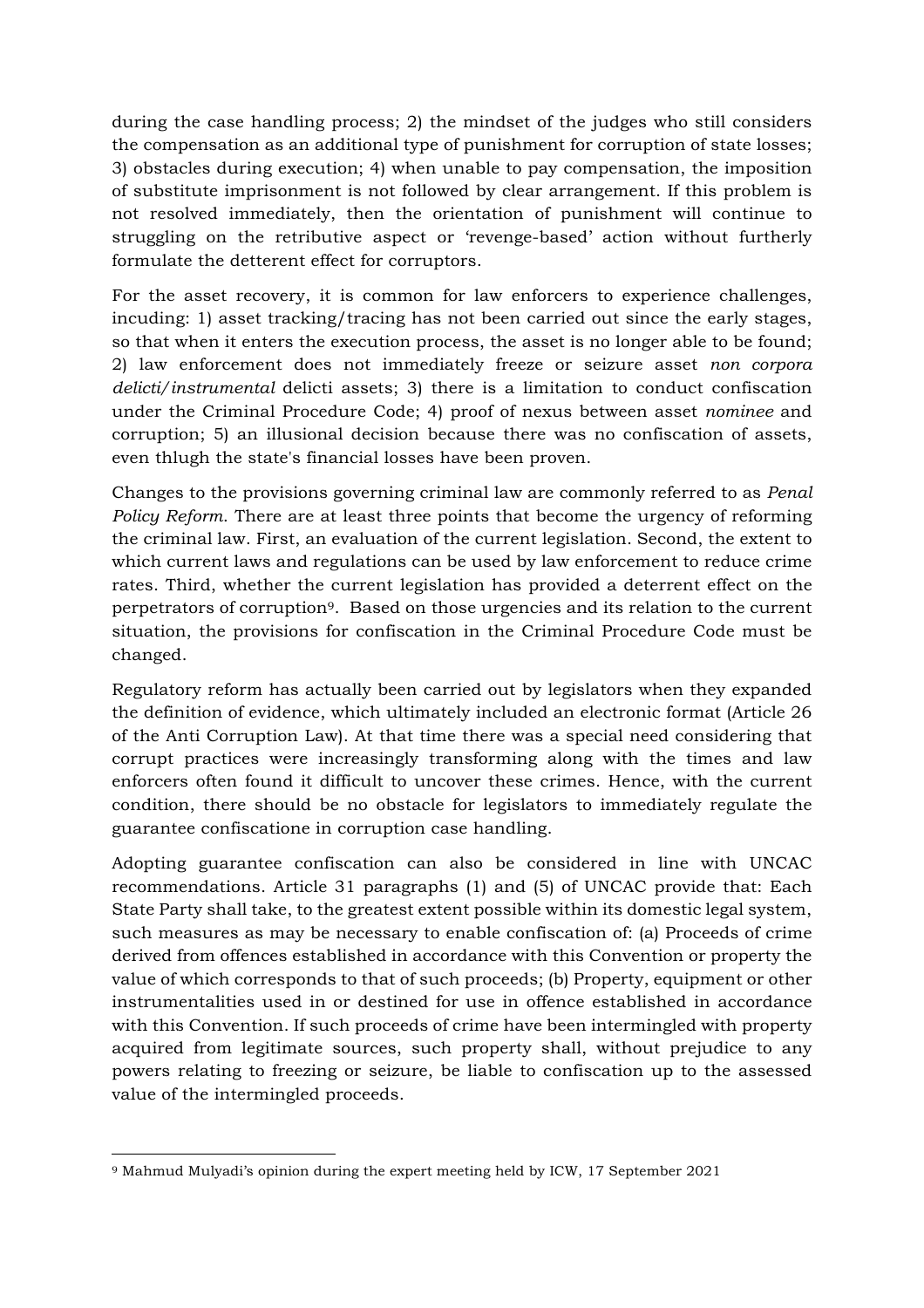In addition, the urgency of asset recovery is affirmed by the UNCAC's article on the asset recovery, especially as stated in Article 54 paragraph (1) letter c: Each State Party must consider taking such measures as may be necessary to allow confiscation of such property without a criminal conviction in cases in which the offender cannot be prosecuted by reason of death, flight or absence or in other appropriate cases.

Following the private law and then linked to the public law, corruption convicts are seen as creditors who have debts in terms of the obligation to pay compensation to the debtor, which is the state is the victim. On that basis, based on sufficient preliminary evidence, corruption suspects who are known to have harmed state finances or hold assets gained from crimes must be viewed as creditors. Thus, there is an obligation for the creditor to pay off or pay for the losses suffered by the debtor. To ensure that the creditor can recover the debtor's loss, the creditor also has the right to apply for a guarantee confiscation to the court. With this logic, the concept of guarantee confiscation in handling corruption cases will be easier to be understood.

In conclusion, there are at least four arguments why it is important to regulate the guarantee confiscation in corruption case handling. First, the guarantee confiscation is carried out to prevent the suspect or defendant from transferring their assets to another party. Second, a guarantee confiscation is proposed to ensure that the outcome of the trial is concrete. This is because it often happens when the defendant admits that they do not have the ability to pay the compensation and prefer to take the substitute imprisonment instead. Third, the concept of renewal of confiscation follows or is in line with the implementation of the concept that define corruption as an *extraordinary crime*. Thus, various legal changes in handling corruption cases must be seen as an effort by the government and the parliament to implement *extraordinary measures*. Fourth, it is believed that the guarantee confiscation will contribute to increase the state financial losses' recovery.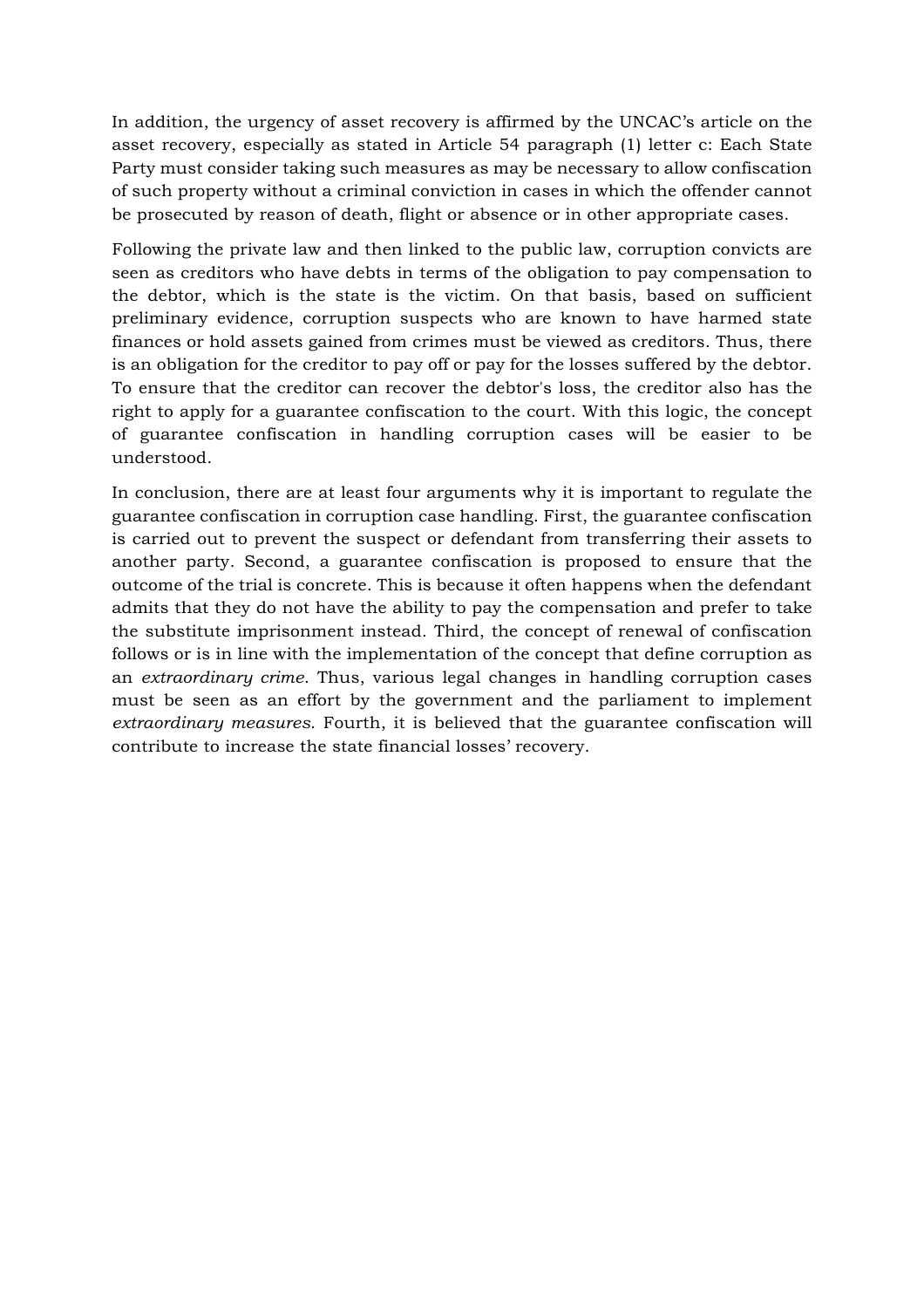#### **CHAPTER IV**

## **THE CHALLENGE OF THE IMPLEMENTATION OF GUARANTEE CONFISCATION IN HANDLING CORRUPTION CASES**

Efforts to recover stolen state assets (stolen asset recovery) caused by corruption tend not to be easy. The perpetrators of corruption have broad access and are difficult to reach when they are hiding or laundering the proceeds of corruption. Asset Recovery is becoming increasingly difficult because the safe haven for the proceeds of the crime is beyond the borders of where the crime of corruption itself is committed.10.

The above conditions require significant improvements, in addition to the quality of law enforcement, also includes procedural law reform. This study offers the concept of guarantee confiscation to be adopted in handling corruption cases. Although there are a number of people who think that the idea has violated human rights, especially as written in the Article 28G paragraph (1) of the 1945 Constitution (UUD 1945)11. To answer this question, there are at least three arguments that can be considered. *First*, in general, for the sake of law enforcement, especially morals and public order, a person's rights can be limited as stated in Article 28J paragraph (2) of the 1945 Constitution. Especially considering that the type of crime committed is also an inseparable part of the aspect of human rights violations.

*Second,* the confiscated goods that are the object of the guarantee confiscation are still in the possession of the suspect, since the guarantee confiscation is only justified on the administrative documents of ownership, not in possession of the object. This is done as a guarantee for the state that the suspect can pay for the losses that they gained from corrupt practices. Third, the check and balance mechanism as the main element before law enforcement conduct guarantee confiscation. This is also part of the realization of the concept of *due process of law* in law enforcement and reduces the discretion or subjective views of law enforcers. Investigators will be required to first explain the reasons for guarantee confiscation to the judges at the district court. If the judge considers that the assets that have been confiscated previously are sufficient enough, then the application for guarantee confiscation can be rejected.

There are parties who argue that the guarantee confiscation is no longer eeded since there is already provided by the Article 28 paragraph  $(1)$  of the Anti Corruption Law<sup>12</sup>.

<sup>10</sup> Isra, Saldi – Asset Recovery for Corruption Crimes through International Cooperation https://www.saldiisra.web.id/index.php?option=com\_content&view=article&id=80:asset-recoverytindak-idana-korupsi-melalui-kerjasama-internasional&catid=23:makalah&Itemid. Accessed on 3 November 2021, 14.54 Western Indonesia Time.

<sup>11</sup> Article 28G paragraph (1) of the 1945 Constitution: Everyone has the right to personal protection, family, honor, dignity and property under their control, and has the right to a sense of security and protection from the threat of fear to do or not do something which is a human right.

<sup>12</sup> Article 38 B paragraph (1) of the Anti Corruption Law: Everyone who is accused of committing one of the criminal acts of corruption as referred to in Article 2, Article 3, Article 13, Article 14, Article 15, and Article 16 of Law Number 31 of 1999 on Corruption Eradication Articles 5 to 12 of this Law are required to prove otherwise against their property which has not been indicted, but is also suspected of originating from a criminal act of corruption.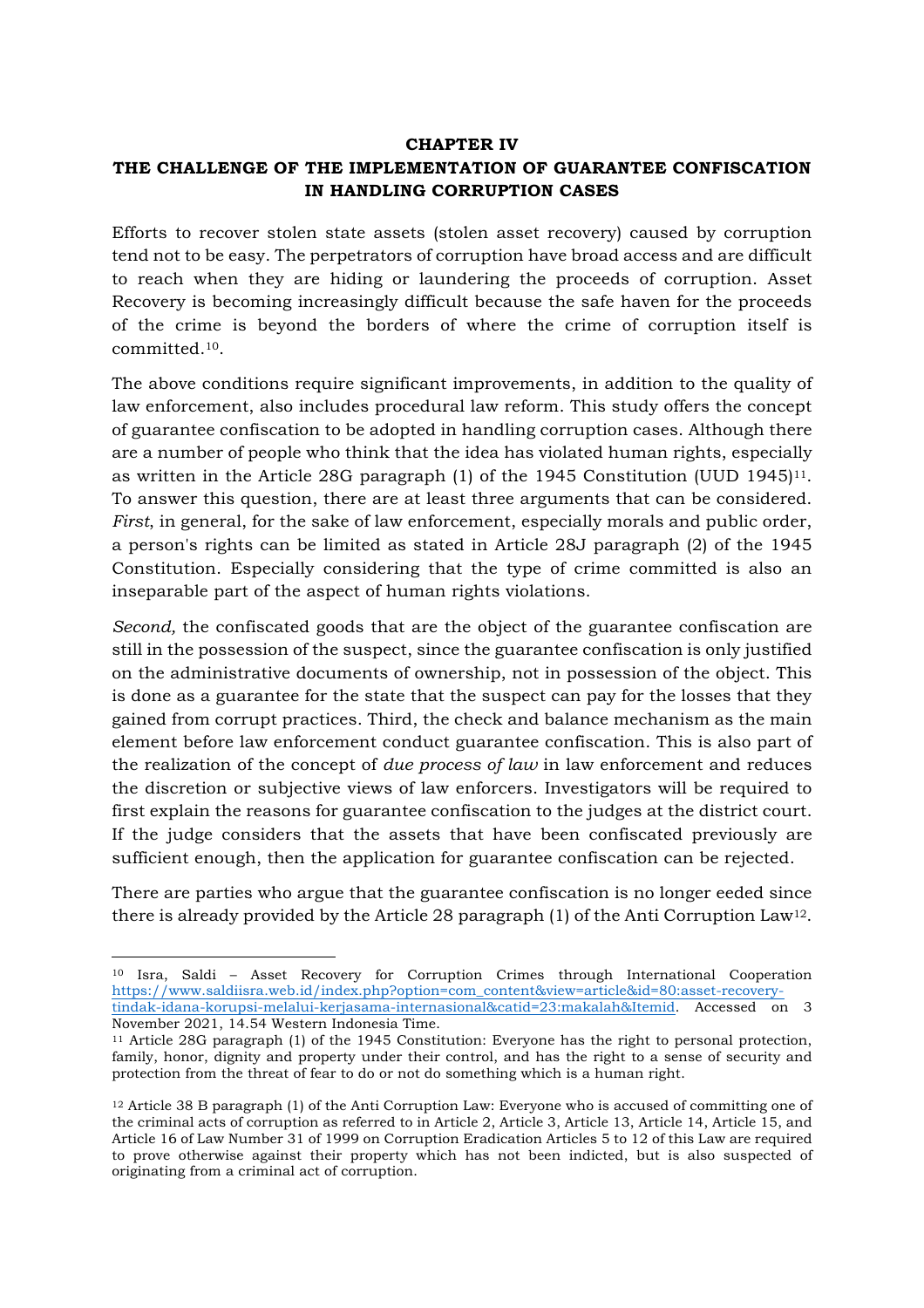In general, it must be understood that the article has a different orientation from the guarantee confiscation. Article 38 paragraph (1) of the Anti Corruption Law focuses more on confiscation of assets using the method of reversing the burden of proof, while guarantee confiscation is intended to secure the assets of the perpetrators. Furthermore, the seizure of assets as mentioned in the article above can only be used when the case has entered the trial process. This certainly does not significantly solve the problem and still open up the opportunities for perpetrators to transfer their assets during the investigation process. Whereas, if using the concept of guarantee confiscation, the perpetrator's assets to cover the amount of loss can be secured since the investigation took place.

The concept of guarantee confiscation was actually stated in the Supreme Court's decision Number 2190 K/Pid.Sus/2010 on behalf of the defendant Drs Fathor Rasjid. The panel of judges through this decision affirmed that one of the confiscated assets, which was a house including the land in Surabaya, was subject to guarantee confiscation in order to recover state losses caused by corruption. In more detail, the house that confiscated was actually bought by the defendant before the crime took place. At a first glance, this precedent seemed like violation of the Article 39 paragraph (1) of the Criminal Procedure Code, but since it is done to ensure the recovery of state financial losses, it can be considered correct. Such a progressive step is certainly not enough, the concept of guarantee confiscation must be incorporated into the legislation.

The origin of corruption is closely related to the economic interests of an individual or a group. Derived from that, then the act against the law is considered 'right' to reap the maximum profit. Hence, every substance of legislation inside the Anti Corruption Law must be directed through economic approach. However, up to this point, law enforcement officials still referring to the ancient concept of punishment in the form of a retributive approach and in the context of legislation it is still far from a restorative orientation, especially in terms of the economy. This can be proven from a very huge gap between state financial losses and additional criminal penalties, as mentioned earlier in this study.

The performance of retributive approach as seen so far from the law enforcement officers have serious impact on two crucial things. First, the recovery of losses caused by corruption was not achieved. Second, the prison sentence without being followed by the imposition of substitute imprisonment actually adds to the burden on the country's economy to finance prisoners in correctional institutions. Thus, one of the instruments that supports the recovery of state financial losses, especially regarding the certainty and ability of payments, is the mechanism of guarantee confiscation. With the adoption of the guarantee confiscation in the Anti-Corruption Law, the confiscation of the assets of the perpetrators of corruption will become more progressive.

Adopting guarantee confiscation into positive law that regulates corruption eradication is the same as incorporating civil law instruments into criminal law. This is not a barrier, though, previously there were a number of civil law provisions that had been included in the criminal law. For example, Article 98 of the Criminal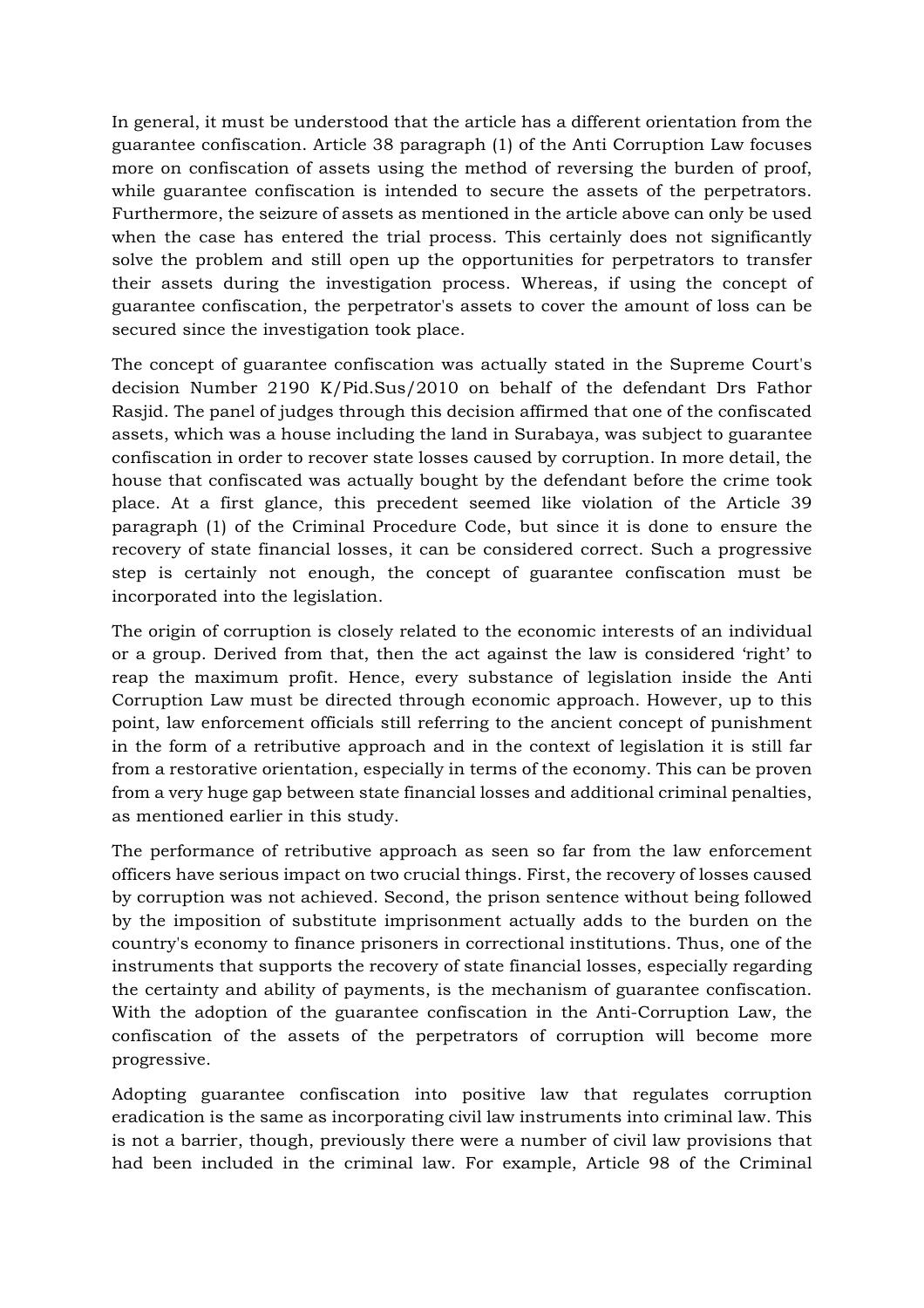Procedure Code which regulates the merger of compensation claims cases. As understood, the concept of a claim for compensation which is known in civil law and has been accepted as an integral part of criminal law. Thus, there is no significant problem if the guarantee confiscation being adopted to the criminal law.

Gustav Radbruch states that there are three basic legal values that must be contained in a legal product, they are: justice, expediency, and certainty. If it is associated with the concept of guarantee confiscation for handling corruption cases, all these aspects have been fulfilled. First, the guarantee confiscation focuses on justice for the victim or in this case, the state itself. With the regulation of the guarantee confiscation, the recovery of state financial losses can be maximized and used as much as possible for the community. Second, the guarantee confiscation is a legal tool that will be useful to overcome any problem related with confiscation. As explained in this study, the confiscation regulated in Article 39 paragraph (1) of the Criminal Procedure Code has raised a number of concerns. Such as, the potential transfer of assets by the corruptors during the case handling process. If the convict is subject to additional compensation charge, the recovery of state financial losses will not be maximized. By imposing the guarantee confiscation, the certainty of recovery of state financial losses in handling corruption cases can be achieved. Law enforcers are given the authority to confiscate the assets of the perpetrators even though they are not directly related to criminal acts. This action is done solely to concretely execute the court's decision.

With all the dynamic regarding the guarantee confiscation, how about the protection, especially the legal countermeasures, that a suspect can take? In this case, the pretrial institution plays an important role in ensuring that the implementation of the guarantee confiscation does not violate and in line with the due process of law. There are at least two potential problems during the guarantee confiscation process that can be cancelled through a pretrial trial. First, the act of guarantee confiscation is carried out without a letter of determination from the local district court being included. This is important to ensure that there is a check and balance mechanism before the guarantee confiscation can be carried out by law enforcement. Second, the assets that will be subjected to confiscation have exceeded the results of the previous confiscation. This action cannot be justified, because the purpose of holding a guarantee confiscation is only to ensure that the case handling process is not illusory, if the confiscation is sufficient, then the guarantee confiscation is no longer relevant to execute. Option of legal efforts that can be taken by suspects are important to be regulated as mitigation of the abuse of power from law enforcement.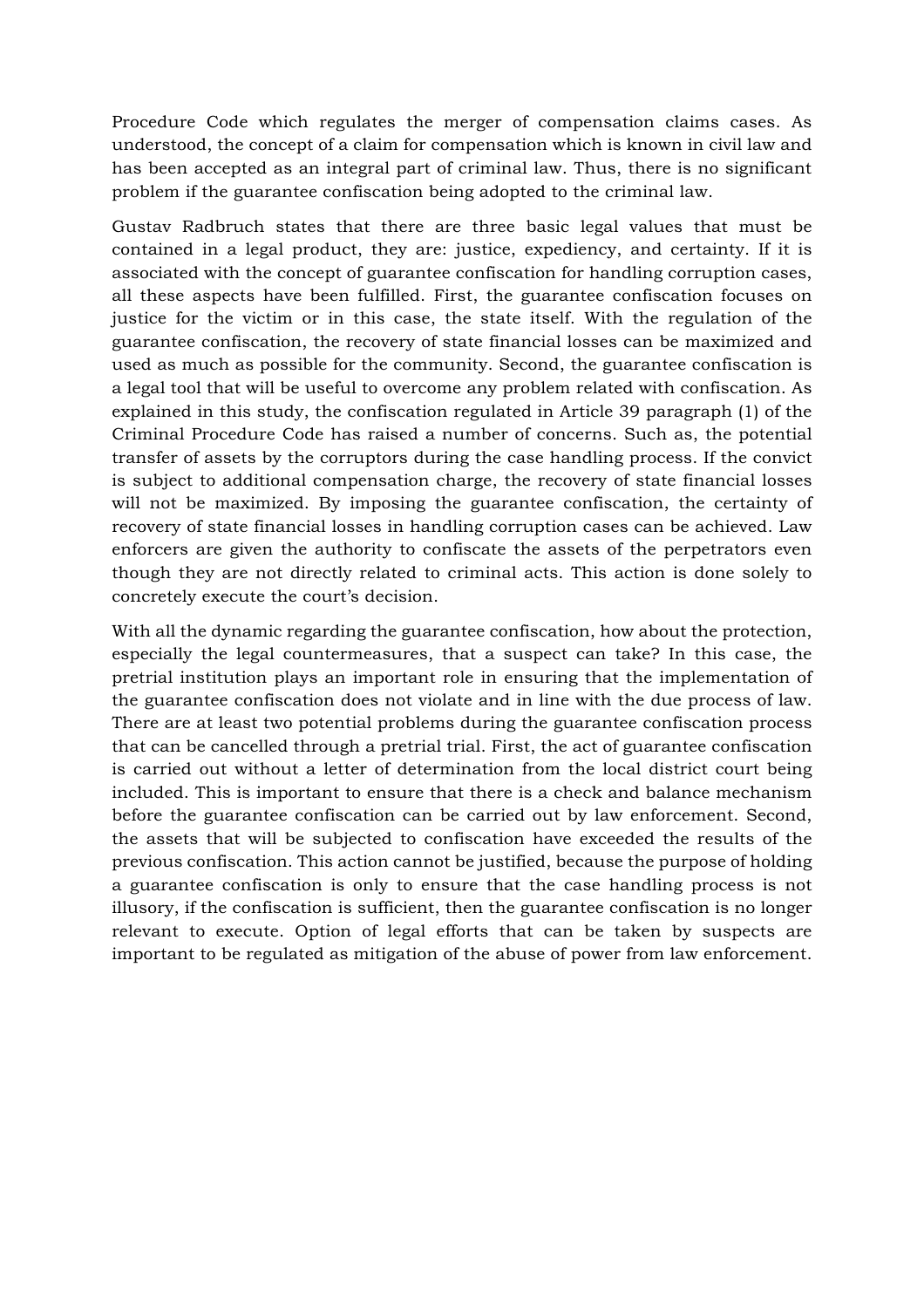## **CHAPTER V CONCLUSION**

Corruption is known in many terms: extraordinary crime, white collar crime, even including transnational crime. This is reasonable, especially if we refer to the considerations section of Law Number 31 of 1999 as amended to Law Number 20 of 2001 (Anti Corruption Law), it is stated that corruption is very detrimental to state finances and hinders national development. Hence, the corruption has an impact on multiple sectors of people's lives, corruption is closely related to the economy, and corruption requires extraordinary actions from stakeholders.

The problem with law enforcement related to criminal acts of corruption in Indonesia lies in the orientation of punishment against perpetrators, both from the point of view of legislation and the performance of law enforcement officers. Currently, all legal substances and instruments still use the classical approach or what is commonly called the retributive theory. Thus, due to the narrow perspective in the legal approach, the main goal of eradicating corruption, especially to recover state financial and economical losses, did not work as expected. Based on ICW's monitoring described in this study, the achievement of recovery through the criminal mechanism of additional compensation is inversely proportional to the amount of state financial losses. Therefore, a fundamental change is needed in the scope of regulation and the perspective of law enforcement officials to achieve the restorative goal.

With such reality, this study offers the concept of guarantee confiscation as regulated by civil law to be applied to criminal law, especially in handling corruption cases. Because so far, the use of confiscation regulation based on the Article 39 paragraph (1) of the Criminal Procedure Code has become a separate obstacle to recovering state financial losses. The limitations of the object of confiscation open up the opportunities for perpetrators to transfer their assets during the investigation process. Thus, when the panel of judges imposes an additional penalty in the form compensation money, executor prosecutor will difficult to confiscate the assets belonging to the perpetrator (Article 18 paragraph (2) of the Anti-Corruption Law). This certainly has an impact on the achievement of state financial losses recovery.

Based on the problems above, the assets belonging to the perpetrators, even though they are not gained from criminal acts, must be confiscated using the concept of guarantee confiscation. However, the control of the confiscated goods is not given to law enforcement, but is still physically controlled by the suspect while the ownership administration file is submitted to the law enforcement. To ensure the existence of a check and balance mechanism, investigators are required to first request permission from the local district court to obtain a determination as the basis for conducting guarantee confiscation.

Incorporating concept between civil law and criminal law is actually not the first move that ever conducted. Previously, there were rules for merging the compensation